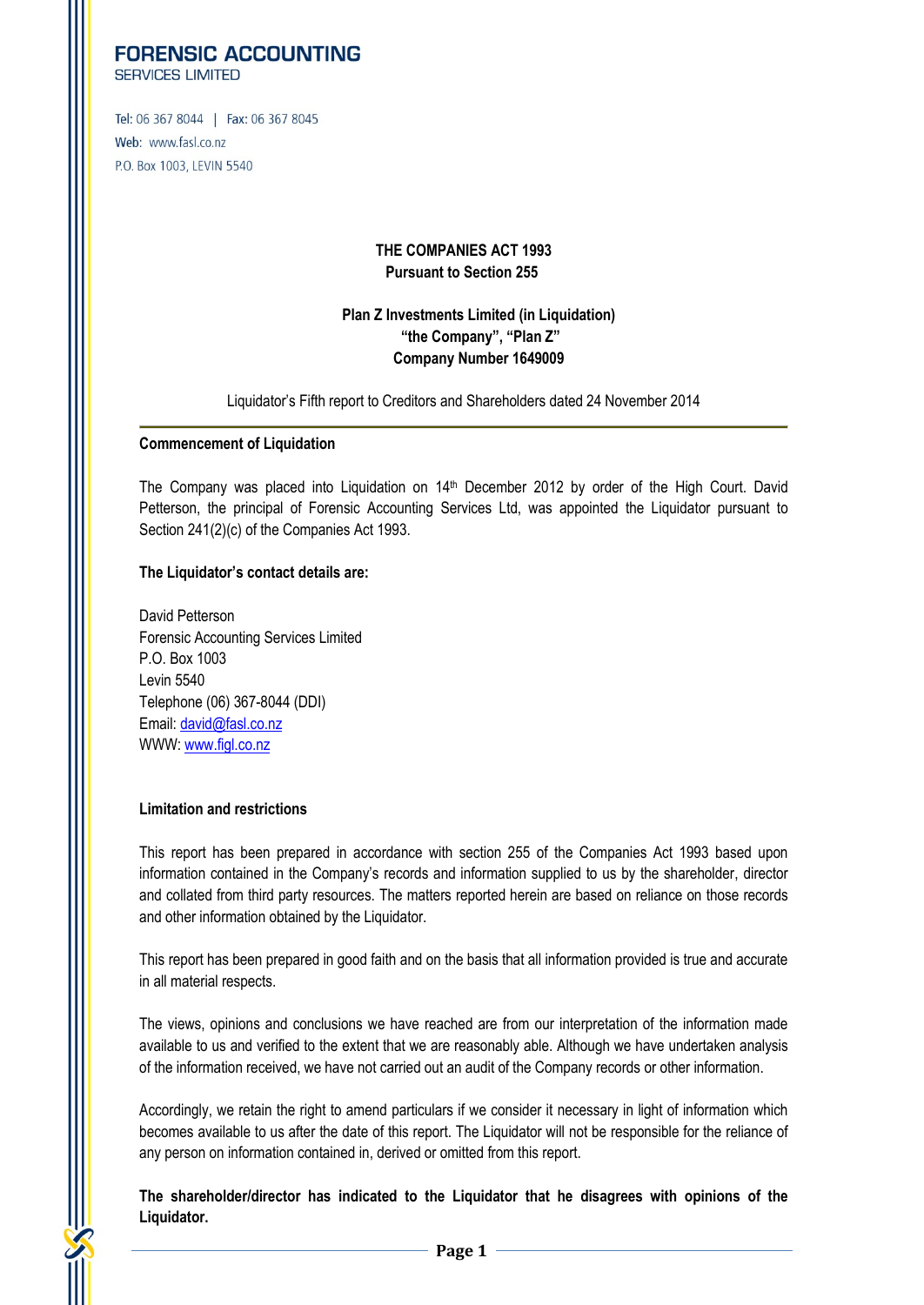## **Background**

In my first report on this liquidation, I recorded that Plan Z was registered on  $30<sup>th</sup>$  June 2005 and owned a number of properties in the South Island. Following the bankruptcy of the Company's director Carl Storm in early 2010, Matthew Blomfield was appointed Director/shareholder and proceeded to sell the assets of the company.

The Company was struck off on 21st October 2010 and was later restored to the Companies Register on 5th October 2012 on the application of the Liquidator of Storm Group Ltd, Mr. John Price. The Company was placed into liquidation by order of the High Court on 14 December 2012 after failing to comply with a statutory demand for \$100,000 issued by the Liquidator of Storm Group Ltd (in liquidation).

In my first report I noted that "it would appear that proceeds arising from the sale of these assets were transferred to Abraham Black Ltd (now in liquidation) in mid 2010."

The information provided to me in order to furnish my first report came in part from Mr. Price and in part from Mr. Blomfield. Mr. Price, in good faith, advised me at the time that Mr. Blomfield had extensive knowledge of the affairs of Plan Z and that his co-operation was assured. I have spoken on three occasions to Mr. Blomfield; the first time was shortly after my appointment. The last two occasions were just before I finalised this report.

## **Ongoing Investigation**

Subsequent to my first report I began an extensive exercise in recovering records pertaining to the affairs of Plan Z to determine what had gone on in that company, what assets were sold and where the proceeds of sale went.

That has proved to be a tortuous process. As I became more engaged in trying to recover what should have been readily available records I found myself facing more closed doors than open. I did receive selected documents from two law firms, Farry & Co and Heimsath Alexander, both of whom have as my investigations have disclosed, had extensive interaction with Mr. Blomfield over an extended period of time.

My investigations led me to widely search for information on the activities of Mr. Blomfield and those connected with him as I tried to piece together what happened to Plan Z and its assets. During the course of that investigation I spoke to a number of persons who were able to provide information to me that has aided in my investigations. I have also received information that has been sent to me from unsolicited sources but which has also aided in my understanding of what happened in and to Plan Z.

Upon checking and cross checking the information I had received and the documentary evidence I had located/acquired I became increasingly concerned as to whether, as Liquidator of Plan Z, I was being given the full story, or even a truthful one as to what happened to the company assets. Based on all of the foregoing, I am now of the opinion that the information I received at the start of this Liquidation, provided to me by Mr. Blomfield was untruthful.

This report sets out what I actually believe happened to some of Plan Z's assets. Investigation into other assets and their fate is ongoing.

## **Indebtedness to Storm Group Ltd (in liquidation) "Storm Group"**

When Plan Z was placed into Liquidation, Storm Group was alleged to be owed \$100,000. This allegation was based upon information received by Mr. Price as Liquidator of Storm Group and was the basis of a statutory demand made by Storm Group on Plan Z.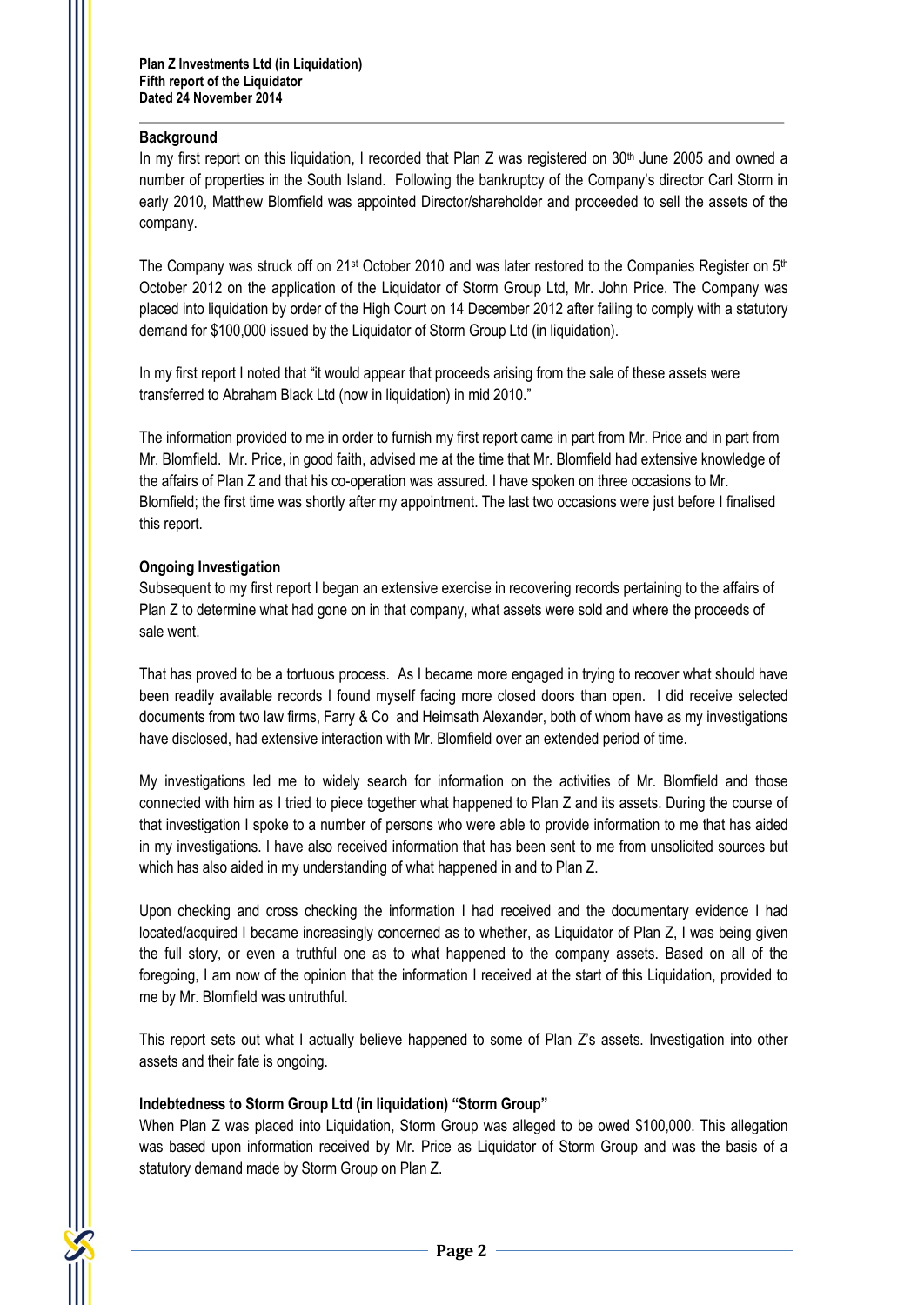I was able to confirm from the files of Farry & Co who had acted for Storm Group pre-liquidation that two sums, one for \$75,000 and a second for \$25,000 were advanced to Plan Z ; the first was on or about 26 July 2007 and the second on or about 30 August 2007. The funds were used to acquire three properties in Dunedin; one each at 41 & 49 Canongate and a third adjoining property at 23 Clark Street. In addition to the capital injections for purchase, Plan Z entered into mortgage arrangements with the ANZ bank.

## **Who are Plan Z's creditors?**

Based on the foregoing, I am satisfied that prima facie, a debt was incurred by Plan Z in favour of Storm Group. I say prima facie as I have been unable to locate any reliable accounting records relating to Plan Z that should have recorded the accounting transactions through that company. My investigation also indicates that another of the companies operated by Carl Storm, Storm Civil Ltd (which has now been liquidated) was also a creditor of Plan Z, at least to the extent of \$14,501. Given that Plan Z was involved in investment property transactions it is probable that Inland Revenue may be a creditor for unpaid GST and income tax.

## **Investment property disposal**

Properties other than Canongate and Clark St were acquired and disposed of. Of the disposals, some were by private treaty and others by mortgagee sale. While I have reviewed a number of the property sales and note that these appear to have been at arm's length, some transactions are still the subject of ongoing investigation. The remainder of this report however will focus upon the sale of the Canongate properties.

## **Initial information provided by Mr. Blomfield**

Mr. Blomfield told me by telephone, following my appointment, that the \$100,000 that was sought by Storm Group:

- had been paid by Plan Z to another company, Abraham Black Ltd (in liquidation) ("Abraham Black");
- Abraham Black was a solvent liquidation and that the funds should be demanded from the liquidator;
- Mr. Blomfield had a previous association with Abraham Black and was aware that although \$100,000 was no longer there, some of the \$100,000 was and could be claimed from the liquidator of Abraham Black. As I recall Mr. Bloomfield's take on the situation he said "what you will do is demand the \$100k from the liquidator [of Abraham Black], he hasn't got that but he will pay you \$40k to \$60k, you will take your fees and then return some of the money back to John [John Price]"

In support of Mr. Blomfield's assertions I was provided by Mr. Price with a photocopy of a spreadsheet that I understood to have been prepared by or having come from Mr. Blomfield purporting to represent transactions that occurred through the books of Abraham Black.

## **Abraham Black Ltd (in Liquidation)**

Abraham Black was incorporated on 25<sup>th</sup> June 2009 and was originally called "The Grim Reaper", changing its name to Abraham Black on or about 11 August 2009. The sole shareholder and director is Warren Powell. Mr. Powell is well known for his investment in the Hell Pizza franchise development. It is through that franchise development that I understand that Mr. Powell worked with Mr. Blomfield.

Mr. Chris Horton is the Liquidator of Abraham Black. According to Mr. Horton's first report, Abraham Black liquidation is a solvent company being wound up as part of a process to tidy the affairs of the shareholder, Mr. Powell. The unsecured creditors as notified by the Liquidator amounted to \$35,883. There was no indication of the value of the assets of the company.

I contacted Mr. Horton to discuss the allegation by Mr. Blomfield that \$100,000 from Plan Z had gone into Abraham Black. If the allegation was correct, the reported unsecured creditors would appear to have been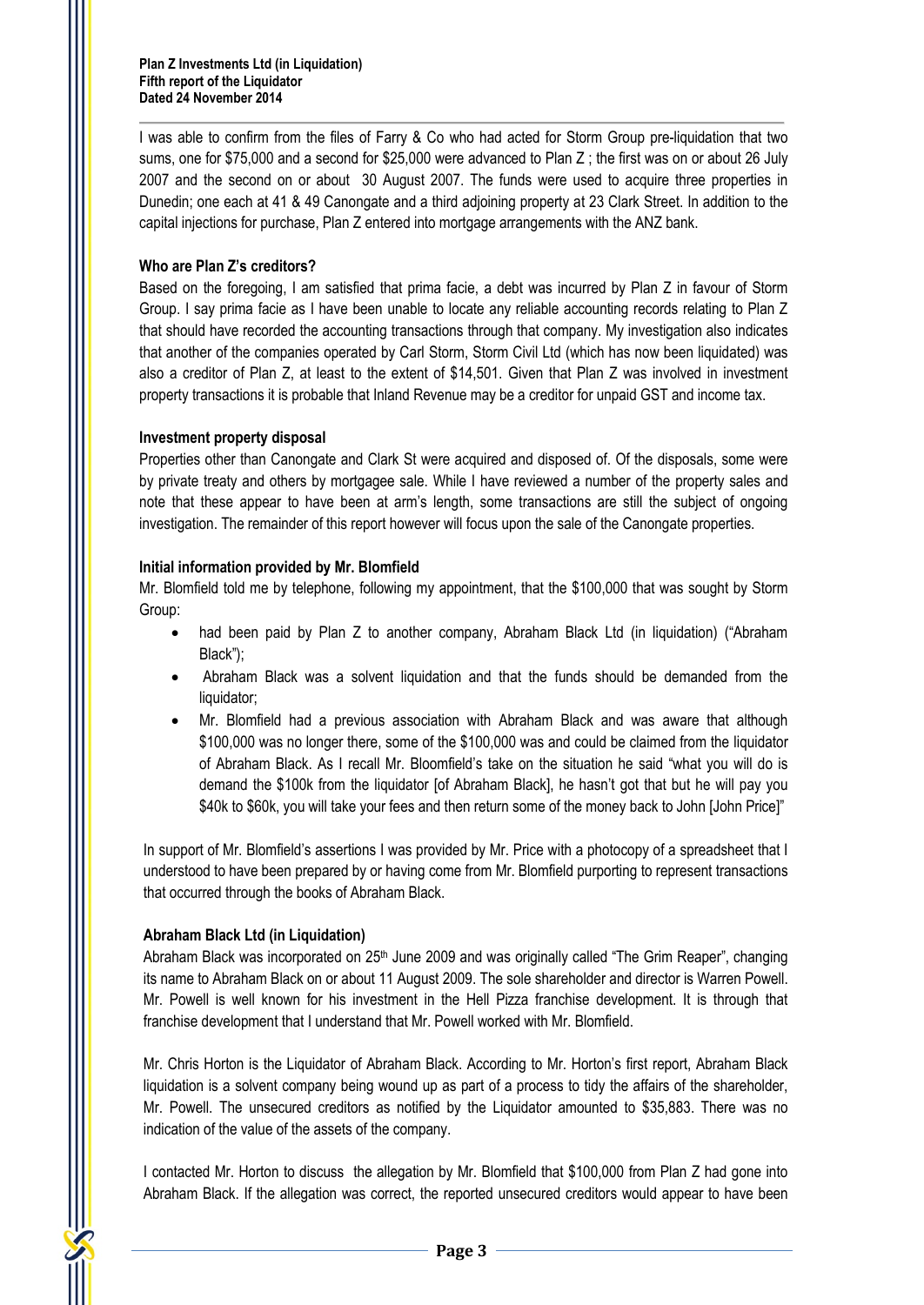misstated. Mr. Horton made enquiry and subsequently advised that he could find no evidence of \$100,000 or any monies for that matter coming into the bank accounts from Plan Z.

It is my understanding that Mr. Powell no longer lives in New Zealand, notwithstanding that he lists his address on the Companies Office website as being in Mission Bay Auckland. Further I understand that Mr. Blomfield had a working/business/consultancy arrangement with Mr. Powell and or Abraham Black, preliquidation of that company.

## **Mr. Blomfield's involvement**

While it is unclear to me when Mr. Blomfield entered into a "service" arrangement with Abraham Black that arrangement was in place by April 201 although. the relationship between Mr. Storm, Mr. Blomfield and Abraham Black went back further than that.

In or around November 2009 Mr. Storm was contemplating his imminent bankruptcy; planning around that and for life thereafter. Discussions involving Mr. Storm, Mr. Blomfield and Solicitors' ("the strategy group") took place covering various aspects of the Storm Group, asset holding trusts and various standalone companies. Strategies were contemplated with a view to protecting some of the Storm Group assets from creditors, developing those assets in association with Abraham Black and leaving equity in those properties for the benefit of either or both of Mr. & Mrs Storm.

With regard to the Dunedin properties at Clark Street and Canongate, Mr. Storm reported to the strategy group that the Clark St property had been sold and the proceeds passed to the ANZ bank, but around \$130,000 was still owed to ANZ secured over the two Canongate properties. The plan at the time was for Abraham Black to purchase the two properties prior to liquidation of Plan Z. Thereafter Abraham Black was to develop the properties. There was to be enough equity in the properties for Abraham Black to exit with the remaining value in the properties to be passed over to Mrs Dawn Storm.

Both Mr & Mrs Storm were directors of Plan Z although the shareholding was all in the name of Mr. Storm. Mr Storm was adjudicated bankrupt on or about 26 January 2010. Mrs Storm's bankruptcy followed on 10 May 2010.

On 25 January 2010, the day prior to Mr. Storm's adjudication, records provided by Heimsath Alexander indicate that Mr. Blomfield became a shareholder and director of Plan Z, although the Companies Office records show Mr. Blomfield signed a consent to act as a Director on 27 January 2010 and his appointment was notified to the Companies Office at 12:22pm on that day. It wasn't until 17 March 2010 that the Companies Office was notified that the shares previously held by Mr. Storm were now transferred to Mr. Blomfield, although again, records provided by Heimsath Alexander dated 25 January 2010 record a transfer of shares to Mr. Blomfield dated 25 January 2010.

On or about 28 January 2010, a sale and purchase agreement was finalised between Plan Z and Mr. Trevor Drake. The contract was negotiated through an agent, with an initial offer of \$250,000 being countered at \$270,000 before a final offer was accepted at \$255,000. While it is unclear from the documentation, dates on various documents suggest that negotiations with Mr. Drake were in play as early as 23 December 2009.

For Plan Z, the agreement was signed by Mr. Storm (although he had no capacity to do so by this date) and Mr. Blomfield. Mr. Drake entered into the agreement with a nominee option which he later exercised on or about 12 February 2010 nominating Catherine Delia Drake as the ultimate purchaser.

# **Knight Coldicutts involvement**

Settlement of the Canongate transaction took place on or about 12<sup>th</sup> February 2012. Mr David Compton, a solicitor at the law firm of Knight Coldicutt prepared a settlement statement for Plan Z. The statement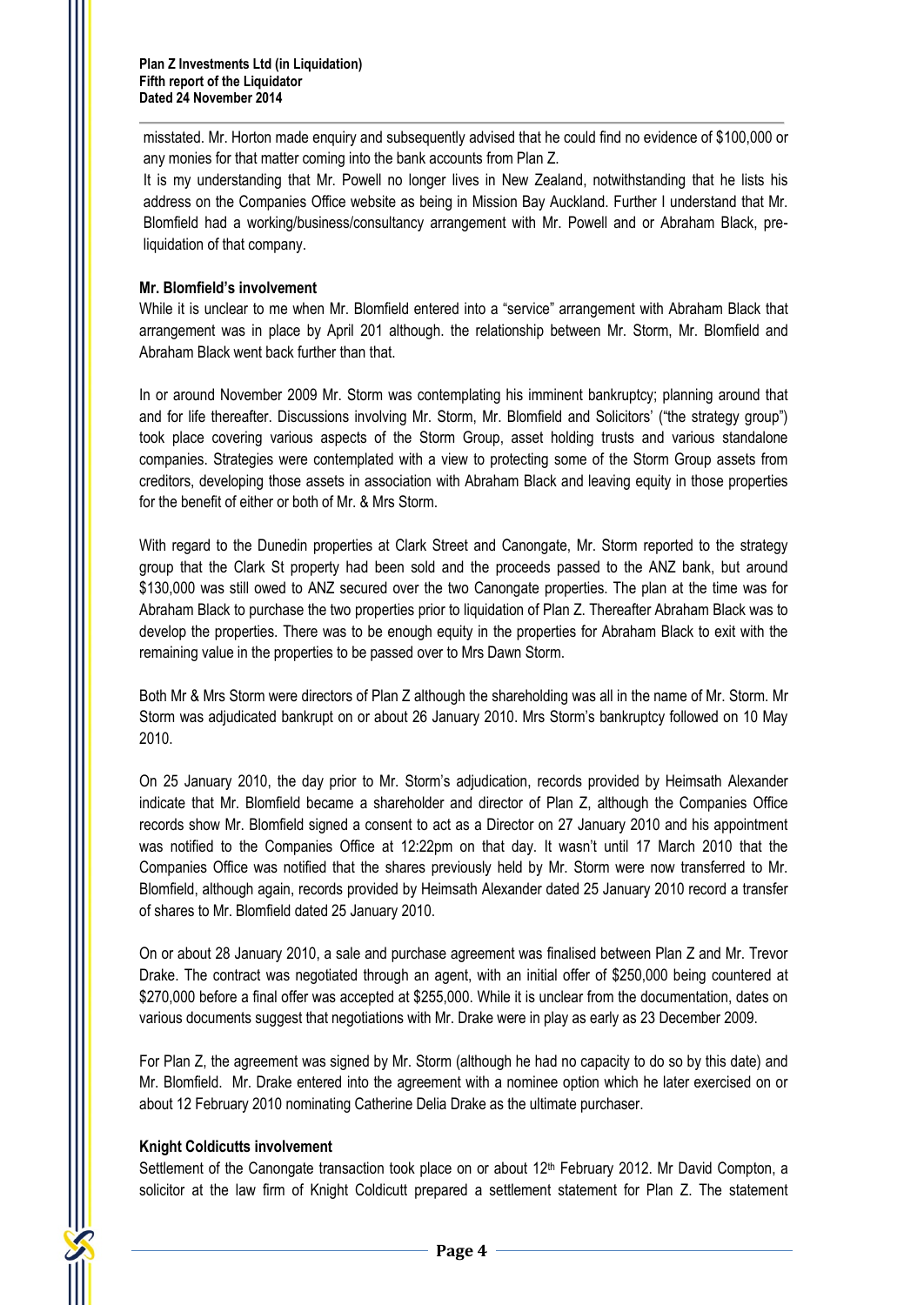**Plan Z Investments Ltd (in Liquidation) Fifth report of the Liquidator Dated 24 November 2014**

recorded that after deduction of the ANZ mortgage of \$146,000, agents' commissions, rates and legal fees the sum of \$87,320 was available to Plan Z.

Cathy Blake, an Administrative Assistant at Knight Coldicutt contacted Mr. Blomfield and asked him where he wanted the balance of funds from the settlement deposited. Mr. Blomfield responded by providing one of his personal bank account numbers to Ms Blake. He also asked Ms Blake how much was expected to come to the account and was advised it was approximately \$92,000. However that amount was before deduction of legal fees.

Prior to disbursing the funds, Knight Coldicutt had internal discussions regarding deductions to be made from the proceeds of sale of Canongate. Mike Alexander, (at that time a partner at Knight Coldicutt, but now a principal at Heimsath Alexander) appears to have been handling matters pertaining to Mr. Blomfield. Mr. Blomfield had an ongoing relationship with the firm and had incurred significant legal fees which Knight Coldicutt sought to recover from the proceeds of sale of the Canongate properties.

Initial discussions within Knight Coldicutt centred on the allocation of \$5,000 as the legal fees to be recovered from the transaction by Knight Coldicutt. Kim Murdock at the time General Manager of Knight Coldicutt, was concerned that \$5,000 was insufficient to cover all fees owing. Murdock noted that \$6,100 was owed by Mr. Blomfield and that a further sum of \$15,000 was also in play although the exact nature of that expenditure, at whose direction and on what was unclear. In any event it appears to have been expected that some of this "Firm Consultancy" could be subject to a write-off.

Mr. Alexander advised that the money from Canongate was Abraham Black money rather than Mr. Blomfield's personal money. However Cathy Blake countered that:

- the money from Canongate was Plan Z's money of which Mr. Blomfield was a director and shareholder and
- The \$6,100 owing to Knight Coldicutt was Mr. Bloomfield's personal account.

Mr. Alexander seemed to have some difficulty with this position and advised Ms Blake that Mr. Blomfield was in Plan Z on behalf of Abraham Black on a consultancy basis and that had always been the case; following which he referred the matter to Mr. Blomfield. Mr. Blomfield confirmed back to Mr. Alexander that Knight Coldicutt was to only get \$5,000.

The net result was that Knight Coldicutt transferred the sum of \$87,230.02 to the Kiwibank Fast Forward Saver account of Mr. Blomfield at or around 4:45pm on the 12<sup>th</sup> of February 2010.

From the Liquidators perspective it was very clear at this point that Knight Coldicutt new and accepted that the sale proceeds' from the Canongate properties:

- were either the property of Plan Z or Abraham Black, but in any event,
- were not the property of Mr. Blomfield,
- were paid into a bank account which was a personal account of Mr. Blomfield

## **Disposition of sale proceeds**

The transfer from Knight Coldicutt's trust account into the personal account of Mr. Blomfield bore the reference "Sale Proceed". Mr. Blomfield then disbursed the funds from the account as follows:

| Date             | Reference                 | <b>Amount disbursed</b> |  |
|------------------|---------------------------|-------------------------|--|
| 13 February 2010 | Transfer to M J Blomfield | \$3,500                 |  |
| 13 February 2010 | Bank Chq to Rolls Marine  | \$6,000                 |  |
| 13 February 2010 | Cash Withdrawal           | \$18,000                |  |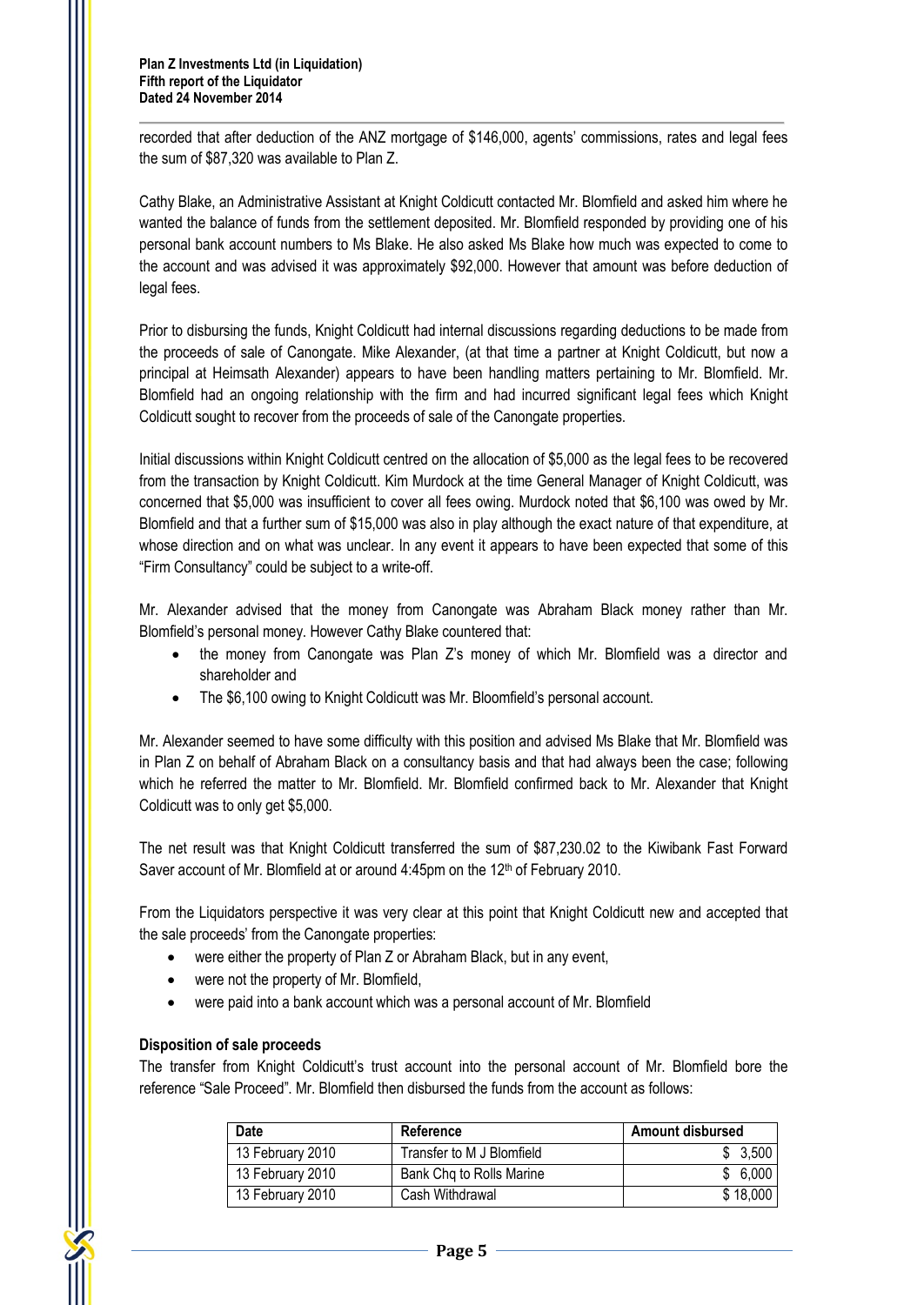| 17 February 2010 | Pay Time Capital: Personal Creditor |    | \$10,000 |
|------------------|-------------------------------------|----|----------|
|                  | Compromise investigation            |    |          |
| 18 February 2010 | Cash Withdrawal                     |    | \$43,000 |
| 19 February 2010 | Transfer to 1014094S1               | S  | 503      |
| 19 February 2010 | <b>Transfer M Blomfield</b>         | \$ | 700      |
| 20 February 2010 | Transfer M Blomfield                | \$ | 500      |
| 21 February 2010 | Transfer M Blomfield                | \$ | 500      |
| 24 February 2010 | Transfer N R Anderson               | \$ | 700      |
| 26 February 2010 | <b>Transfer M Blomfield</b>         | \$ | 300      |
| 27 February 2010 | <b>Transfer M Blomfield</b>         | \$ | 2,000    |
| 28 February 2010 | <b>Transfer M Blomfield</b>         | \$ | 500      |
| Subsequent       | Withdrawals/transfers               | \$ | 1,026    |

None of the funds were paid to a bank account of Plan Z. None of the funds were paid into the bank account of Abraham Black. On 18 November 2014 I sent by email a notice under section 261 of the Companies Act 1993 to Mr. Blomfield. The notice required Mr. Blomfield to attend in person at an interview in Auckland on  $9<sup>th</sup>$ December 2014 where he was to be examined under oath, by the liquidator.

Mr. Blomfield telephoned my office just before 6pm on the same day. He confirmed he had received my letter and wanted to discuss it. A discussion took place over the course of half an hour during which Mr. Blomfield advised me that:

- He did not want to attend a formal meeting with a liquidator and be examined under oath
- If I had questions for him I should put these in writing and he would respond accordingly
- The events relating to Plan Z took place some five years earlier and he wouldn't have any memory of what happened if required to recall these in a formal meeting, although if I wrote to him he would look at his files and see what he could remember
- Mr. Storm did not give him any company records when he (Blomfield) became a director and shareholder of the company as there were none.
- Mr. Blomfield did not maintain or create any company records himself.

I advised Mr. Blomfield that this was not how it worked and that I needed information that he could provide; essential to what happened to the funds that were in or due to Plan Z. I reminded him of the allegation that he made that these had been paid to Abraham Black and advised him that the Liquidator of that company had not been able to find any funds coming in from Plan Z. Mr. Blomfield then told me that:

- The money that came from the Canongate property sales had been paid to him. "I told the lawyers to pay that to my personal account and they did."
- He was a bare trustee for Abraham Black and that Abraham Black was his employer.
- Half of the money received was paid in cash to Warren Powell, the shareholder and director of Abraham Black.
- The reason for paying Mr. Powell was that Mr. Powell/Abraham Black/Plan Z/Matthew Blomfield all had the same lawyer (Knight Coldicutt/Mr. Alexander) and that Mr. Powell would find out about the Plan Z sale so he had to pay Mr. Powell his share.
- The reason he took the money was that he had his own creditor problems at the time and that he was facing his own creditor crisis. He needed to put a creditor compromise in place.
- In any event the liquidator of Plan Z could not claim any of the money claimed by Plan Z against Matthew Blomfield as his bankruptcy wiped the slate clean.

## **Mr. Blomfields position on the Canongate transaction**

Mr. Blomfield wrote to me on 22 November 2014. In his letter Mr. Blomfield states: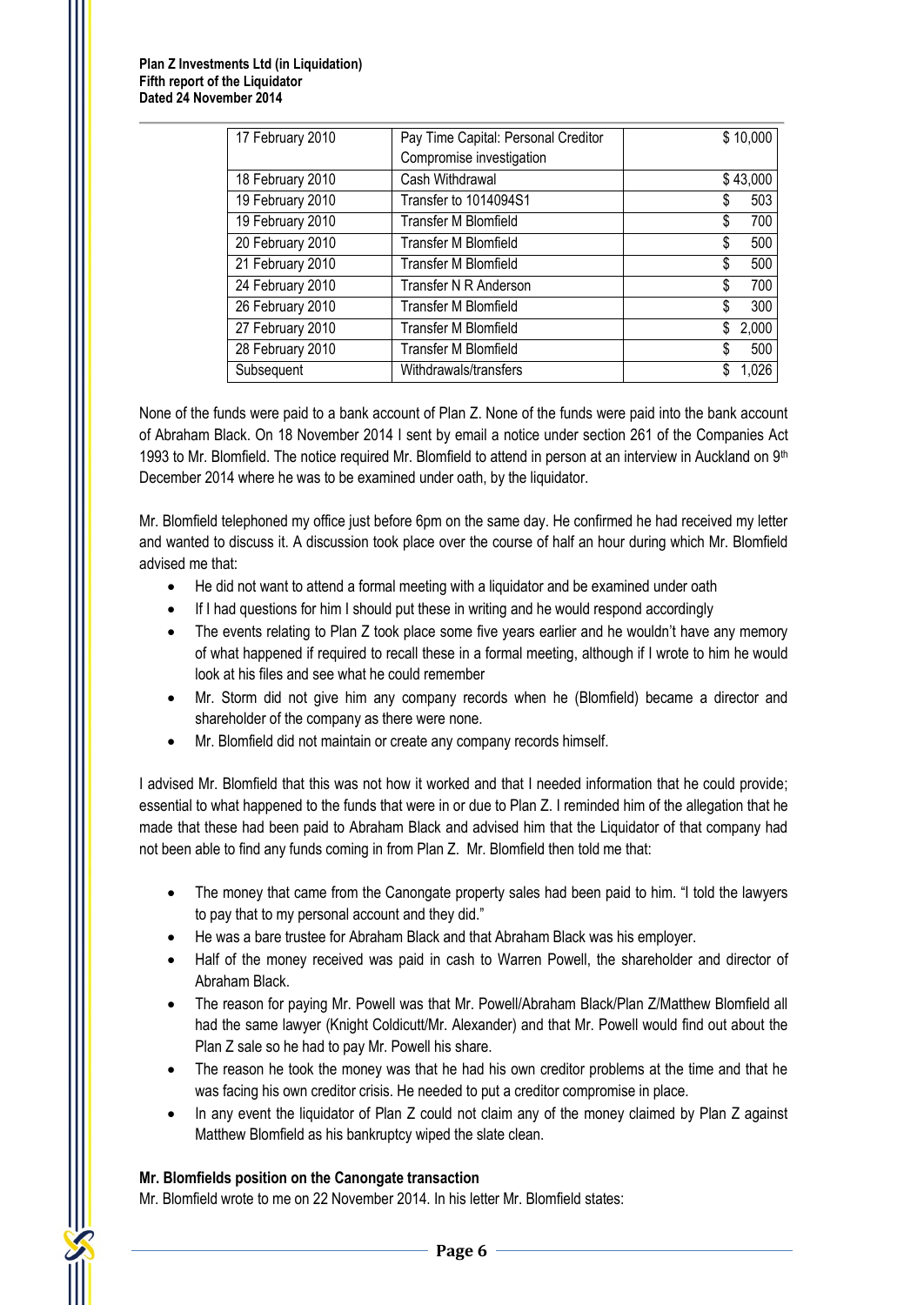- 1. "On or about the 25<sup>th</sup> of January 2010 I was appointed as the sole director and shareholder of Plan Z Investments Limited. At the time I was working for a consultancy business owned by Warren Powell called Abraham Black Limited. After consultation with Mr Powell and the lawyers acting for Abraham Black Limited it was agreed that I would take on the role of shareholder and director of the company under a bare trustee arrangement between Abraham Black and me. This bare trustee arrangement is referred to in numerous documents that were sent to both John Price and the Official Assignee. For the record I was paid a salary from Abraham Black Limited and met with its owner and director on an almost daily basis. Mr Powell was across all aspects of the business."
- 2. "Abraham Black's decision to take over the Plan Z business was based on the fact that the previous owner had conveyed to us that the business had "good equity" in some properties and very little debt. Of note we also entered in to a similar arrangement with a company called NZ Earthworks Limited at the same time, the same could not be said about NZ Earthworks Limited, within 3 months of my appointment as a director of that company I realised it was insolvent and placed it into voluntary liquidation pursuit to section 241(2)(a) of the Companies Act 1993. ...."
- 3. "As to the Cannongate transaction that we discussed on the phone. It went like this on or about the 12<sup>th</sup> of February 2010 a property owned by Plan Z Investment was sold. I believe ANZ had a mortgage over the property for circa 150k. That was repaid at settlement. The profit from the transaction or equity in the property was circa 80k and I instructed the lawyers to pay that amount into my bank account. This was after a conversation with my boss Mr Warren Powell who suggested that we half the money i.e. 40k each. This was communicated to Kalev Crossland (lawyer for John Price) and John Price on a number of occasions back in late 2010. What I did with that money after it was paid into my personal account is my business."
- **4.** "On or about the 5<sup>th</sup> of October 2010 I had a meeting with Struan Macleod who was at the time the accountant for Abraham Black Limited. At that meeting I was asked to update the financial statements for Abraham Black Limited. I was mindful of the fact that Abraham Black had received this money from Plan Z Investments so I explained my part in the transaction and asked that it be recorded in the accounts. On the 19th of November 2010 Mr Macleod sent an email to Mr Powell, the owner of Abraham Black stating that "I spent an hour with Matt on Wednesday and I have noted all of his comments in Purple on each of the sheets". Attached is a spreadsheet entitled "Abraham Black Limited financial statement FY2010 and FY2011" If you open that spreadsheet you will find highlighted in purple, under a tab labelled AB workpapers, a line that says "Income from Plan Z Investments" then the sum of 43,000.00 and a further comment saying that was the money I had taken from Plan Z. This spreadsheet and the attached email you have as you mentioned it on the phone. I also disclosed this income to my creditors and to the Official assignee." **(the spreadsheet referred to in the email was not provided to the Liquidator)**

#### **Liquidators assessment of Mr. Blomfield's admissions**

Notwithstanding Mr. Blomfield's assertion that he was a "bare trustee" for Abraham Black when he acted as a Director of Plan Z, there is no provision in law for such a position. Rather, Mr. Blomfield became responsible and to the extent the law recognises conduct, misconduct or negligent conduct; liable for prosecution and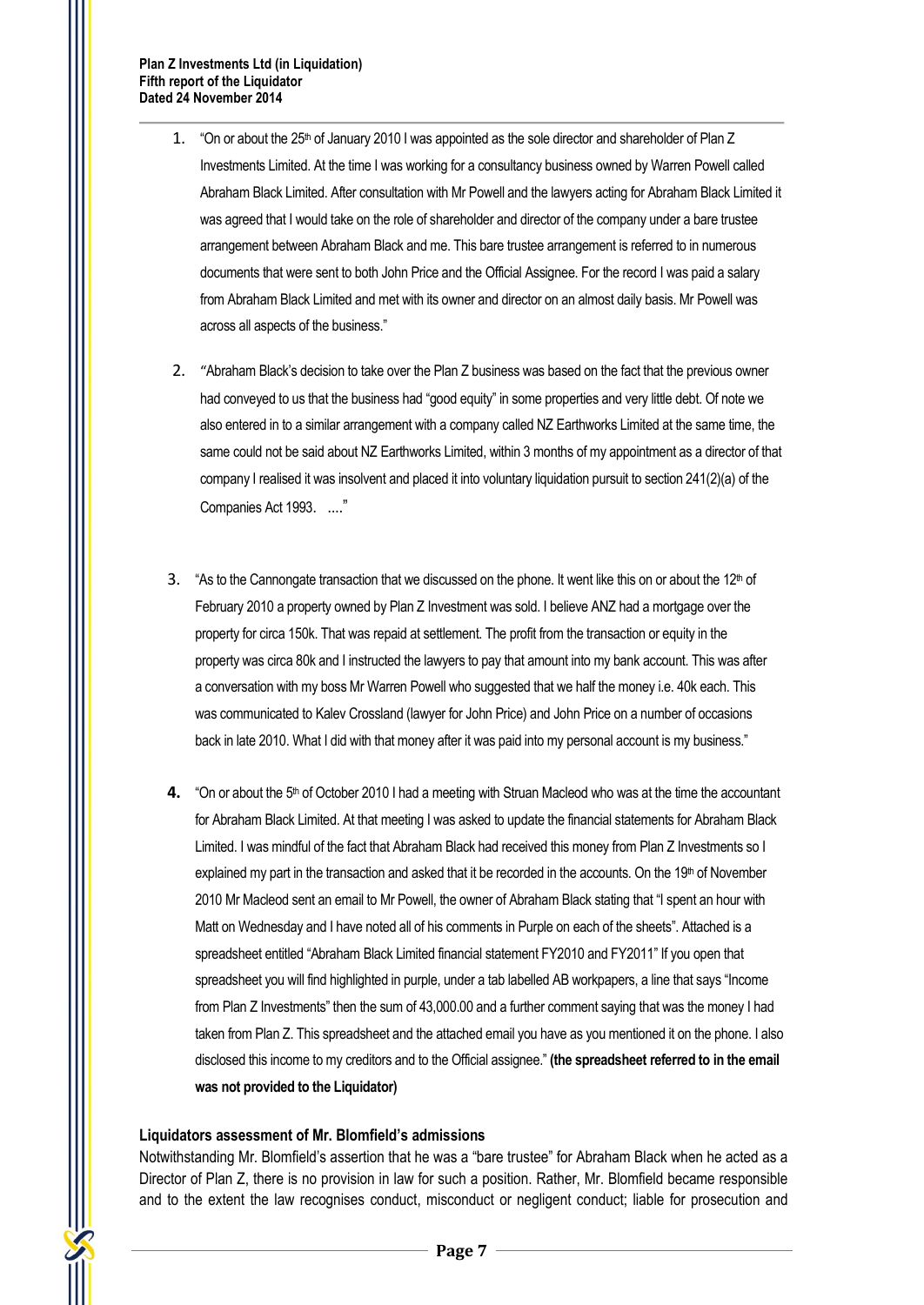holding to account under the Companies Act 1993, the Crimes Act 1961 and any other legislation that addresses the duties and responsibilities of directors, officers and/or employees of New Zealand companies.

In my opinion Mr. Blomfield has committed serious breaches of the Companies Act and these will be reported to the Registrar of Companies with a recommendation for investigation and prosecution.

Further I am of the opinion that Mr. Blomfield received funds from the Plan Z without claim of right, disbursing these for his own (and possibly others) personal benefit. I am of the opinion that such conduct amounts to "theft by a person in a special relationship" as defined by section 220 of the New Zealand Crimes Act 1961. This section of the Crimes Act states

- (1) This section applies to any person who has received or is in possession of, or has control over, any property on terms or in circumstances that the person knows require the person—
	- (a) to account to any other person for the property, or for any proceeds arising from the property; or
	- (b) to deal with the property, or any proceeds arising from the property, in accordance with the requirements of any other person.
- (2) Every one to whom subsection (1) applies commits theft who intentionally fails to account to the other person as so required or intentionally deals with the property, or any proceeds of the property, otherwise than in accordance with those requirements.
- (3) This section applies whether or not the person was required to deliver over the identical property received or in the person's possession or control.
- (4) For the purposes of subsection (1), it is a question of law whether the circumstances required any person to account or to act in accordance with any requirements. (underline added)

I draw readers attention to subsection (4) of section 220. This is a determination that ultimately a Court will make, following investigation and if appropriate, prosecution of the alleged offence. As such I have referred this, by way of a criminal complaint, to Police.

# **Warren Powell's alleged involvement**

From my investigation, it appears that Mr. Blomfield has also been challenged, at least in part, concerning these transactions by Mr. Price. Mr. Price did so arising from other liquidations in the Hell Pizza franchise and/or Storm Group related company liquidations. However at the time, Mr. Price doesnot appear to have had the information that I have managed to collate and may not have been privy to a number of the transactions that I have uncovered.

Following purported allegations being made by Mr. Price concerning Mr. Blomfield and his conduct across a number of matters related to liquidations under Mr. Price's administration, Mr. Blomfield sought intervention from a solicitor engaged by Mr. Price. In addressing the allegations purported to have been made by Mr. Price, Mr. Blomfield said of Plan Z:

"The \$100,000.00 from Plan Z Investments Limited was in fact \$87,234.19. On (sic) this money was received 5 months prior to my Bankruptcy and I paid \$43,000.00 to Warren Powell (Director and Shareholder of Abraham Black and my employer) The remaining was kept by me for fees as I had for a number of months worked for Carl Storm trying to get him through his issues. Further to that on several occasion (sic) I gave Mr Storm money to help him out. I am very comfortable with my position in relation to what I charged him as the time and effort spent on this job was massive.